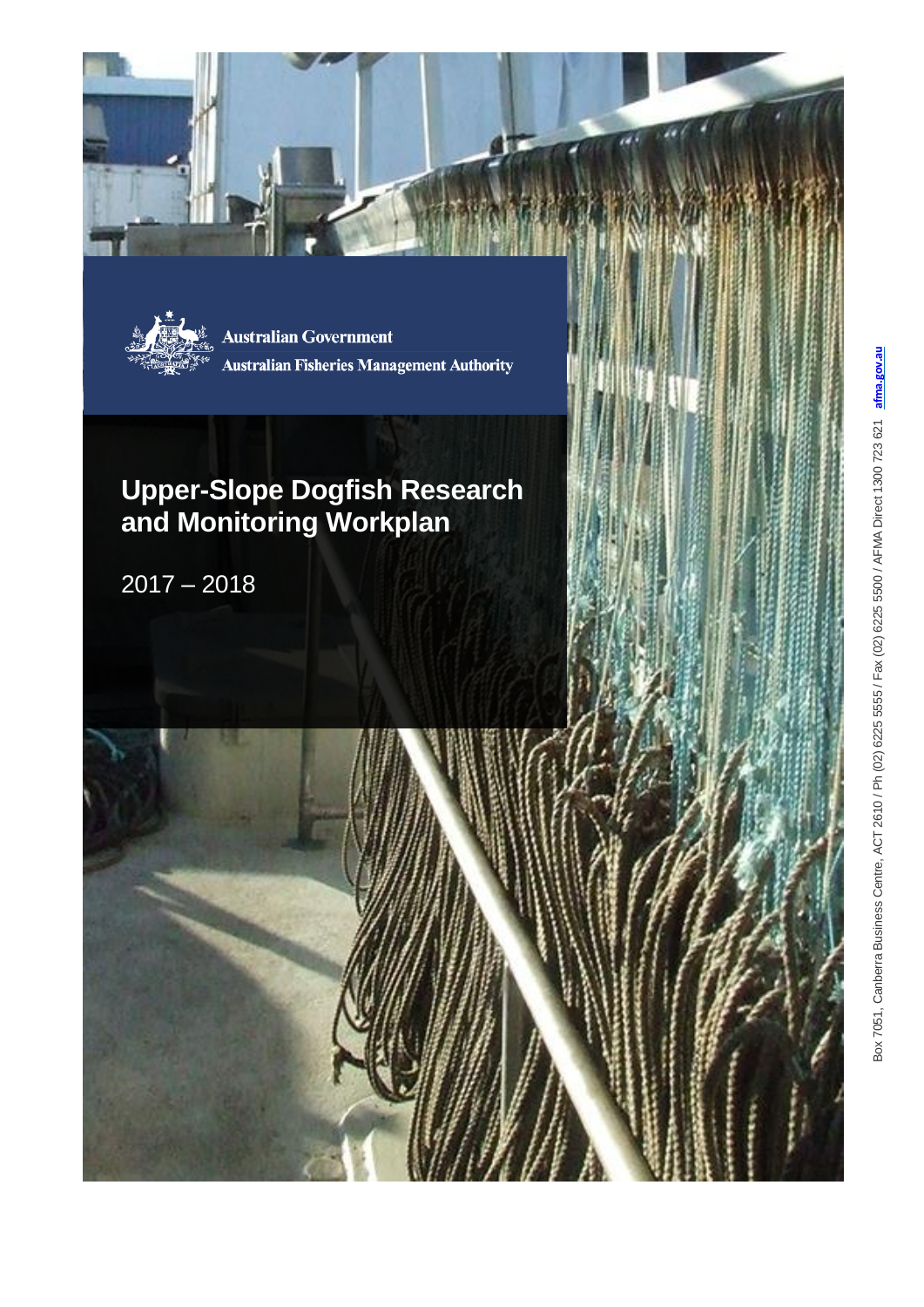# <span id="page-1-0"></span>**Contents**

## <span id="page-1-1"></span>**Tables**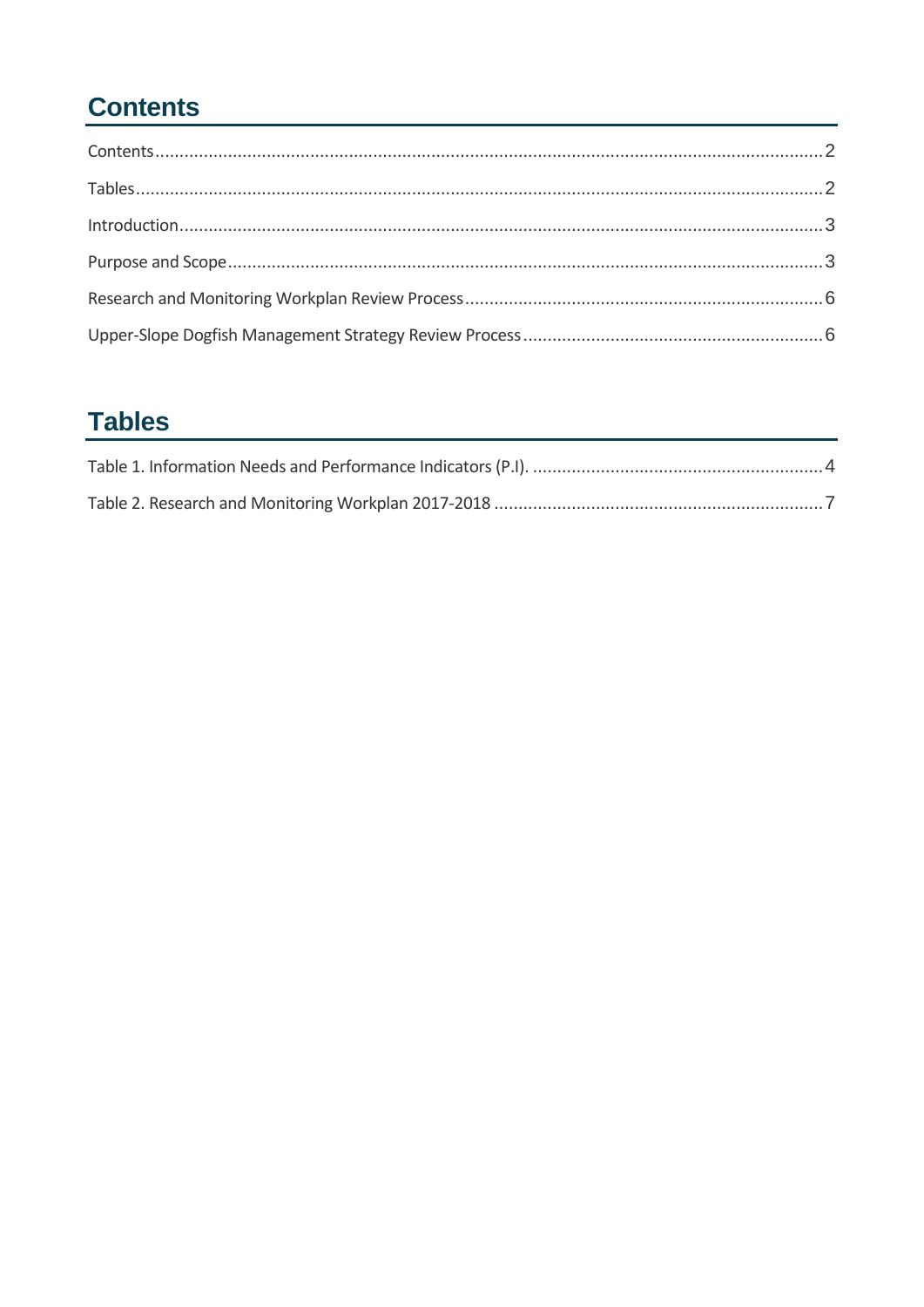### <span id="page-2-0"></span>**Introduction**

The Upper-Slope Dogfish Management Strategy (the Strategy) was designed primarily to strengthen the Australian Fisheries Management Authority's (AFMA) management arrangements for two species of gulper sharks: Harrisson's Dogfish (*Centrophorus harrissoni*) and Southern Dogfish (*C. zeehaani*). The management actions outlined in the Strategy also provide some protection for other Gulper Shark and Dogfish species, such as the Endeavour Dogfish (*C. moluccensis*) and Greeneye Spurdog (*Squalus chloroculus*). The Strategy applies to Commonwealth waters in AFMA's jurisdiction, with New South Wales (NSW), Western Australia (WA) and other jurisdictions responsible for their own management arrangements.

For a detailed background on the Strategy refer to the Upper-Slope Dogfish Management Strategy (AFMA 2012) [http://www.afma.gov.au/wp-content/uploads/2012/12/Upper-slope-](http://www.afma.gov.au/wp-content/uploads/2012/12/Upper-slope-Dogfish-Management-Strategy-14December-2012-FINAL.pdf)[Dogfish-Management-Strategy-14December-2012-FINAL.pdf.](http://www.afma.gov.au/wp-content/uploads/2012/12/Upper-slope-Dogfish-Management-Strategy-14December-2012-FINAL.pdf)

As part of the Strategy, AFMA committed to developing a research and monitoring workplan within 12 months of the Strategy's implementation. This Upper-Slope Dogfish Research and Monitoring Workplan 2014-16 was developed by AFMA in consultation with the Upper-Slope Dogfish Research Plan Working Group (a SESSF RAG sub-committee). This Upper-Slope Dogfish Research and Monitoring Workplan 2017-18 (the Workplan) is the second developed in response to the Strategy and builds on progress made against the 2014-16 Workplan.

#### <span id="page-2-1"></span>**Purpose and Scope**

The purpose of the Workplan is to outline how information will be gathered to assess the effectiveness of the Strategy in meeting its primary objective: to promote the rebuilding of Southern Dogfish and Harrisson's Dogfish (henceforth referred to as Gulper Sharks). Ongoing research will provide AFMA and its stakeholders with information to on how to improve the implementation and ongoing effectiveness of the Strategy. Mechanisms for regular reporting on project progress to the relevant stakeholder groups are outlined below. Key stakeholders include AFMA, the Department of Agriculture, Australian Bureau of Agricultural and Resource Economics and Science (ABARES), the Department of the Environment and industry members.

The objective hierarchy (Table 1) outlines the information needs and performance criteria. The aim of the initial Workplan was to develop a cost effective methodology for measuring baseline relative abundance of Gulper Sharks. This workplan will focus on further developing this methodology, and subsequent workplans will focus on obtaining estimates of baseline relative abundance and measuring any recovery (increase in relative abundance) over time. The effectiveness of the Strategy will be assessed by reviewing the outcomes of research in the Workplans, which outline any recovery of Gulper Sharks.

Periodic reviews of research outcomes will provide a feedback loop whereby management arrangements in the Strategy can be adapted as necessary to meet developments in the fishery and the improved understanding of Gulper Shark biology and stock structure.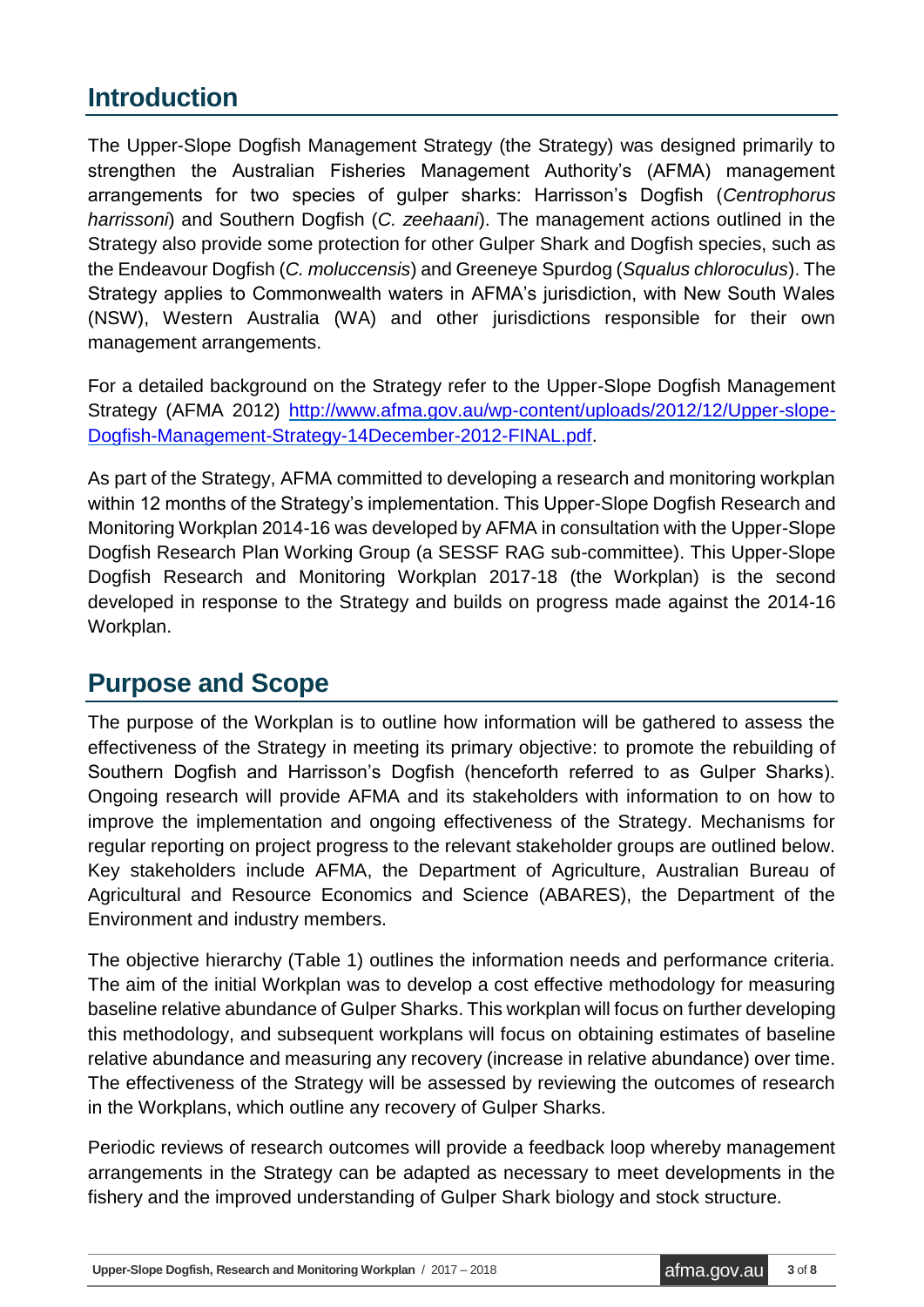**Table 1. Information Needs and Performance Indicators (P.I).** 

<span id="page-3-0"></span>

| <b>Objective Hierarchy</b>                                                                                                                                                                  | <b>Performance Questions and</b><br><b>Indicators</b>                                                                                                                                      | <b>Monitoring Mechanisms</b>                                                                                                                                                                | <b>Proposed Timeframe</b> |  |
|---------------------------------------------------------------------------------------------------------------------------------------------------------------------------------------------|--------------------------------------------------------------------------------------------------------------------------------------------------------------------------------------------|---------------------------------------------------------------------------------------------------------------------------------------------------------------------------------------------|---------------------------|--|
| Objective:<br>To assess the effectiveness of<br>the Upper-Slope Dogfish<br>Management Strategy in<br>promoting recovery of Southern<br>Dogfish and Harrisson's<br>Dogfish.                  | Has the Strategy been effective<br>at promoting recovery of<br>Southern and Harrisson's<br>Dogfish?<br>P.I: Level of recovery of<br>Southern Dogfish and<br>Harrisson's Dogfish over time. |                                                                                                                                                                                             | 2025 onwards              |  |
| <b>Outcome:</b><br><b>Estimated recovery of Southern</b><br>Dogfish and Harrisson's<br>Dogfish.                                                                                             | Has recovery been measured?<br>P.I: Recovery of Southern<br>Dogfish and Harrisson's Dogfish<br>has been quantified.                                                                        | This will be assessed at the<br>conclusion of the fourth<br><b>Research and Monitoring</b><br>Workplan, and every Workplan<br>thereafter.                                                   | 2025 onwards              |  |
| <b>Outputs:</b><br><b>Workplans 1 and 2 - Cost</b><br>effective methodology for<br>measuring baseline relative<br>abundance and recovery of<br>Southern Dogfish and<br>Harrisson's Dogfish. | Has a cost effective<br>methodology for measuring<br>baseline relative abundance and<br>recovery over time been<br>developed?<br><b>P.I:</b> Cost effective Methodology<br>developed.      | This output was assessed as<br>part of the Research and<br>Monitoring Workplan 2014-16<br>and will be further assessed as<br>part of the Research and<br>Monitoring Workplan 2017-<br>2018. | July 2014- Dec 2018       |  |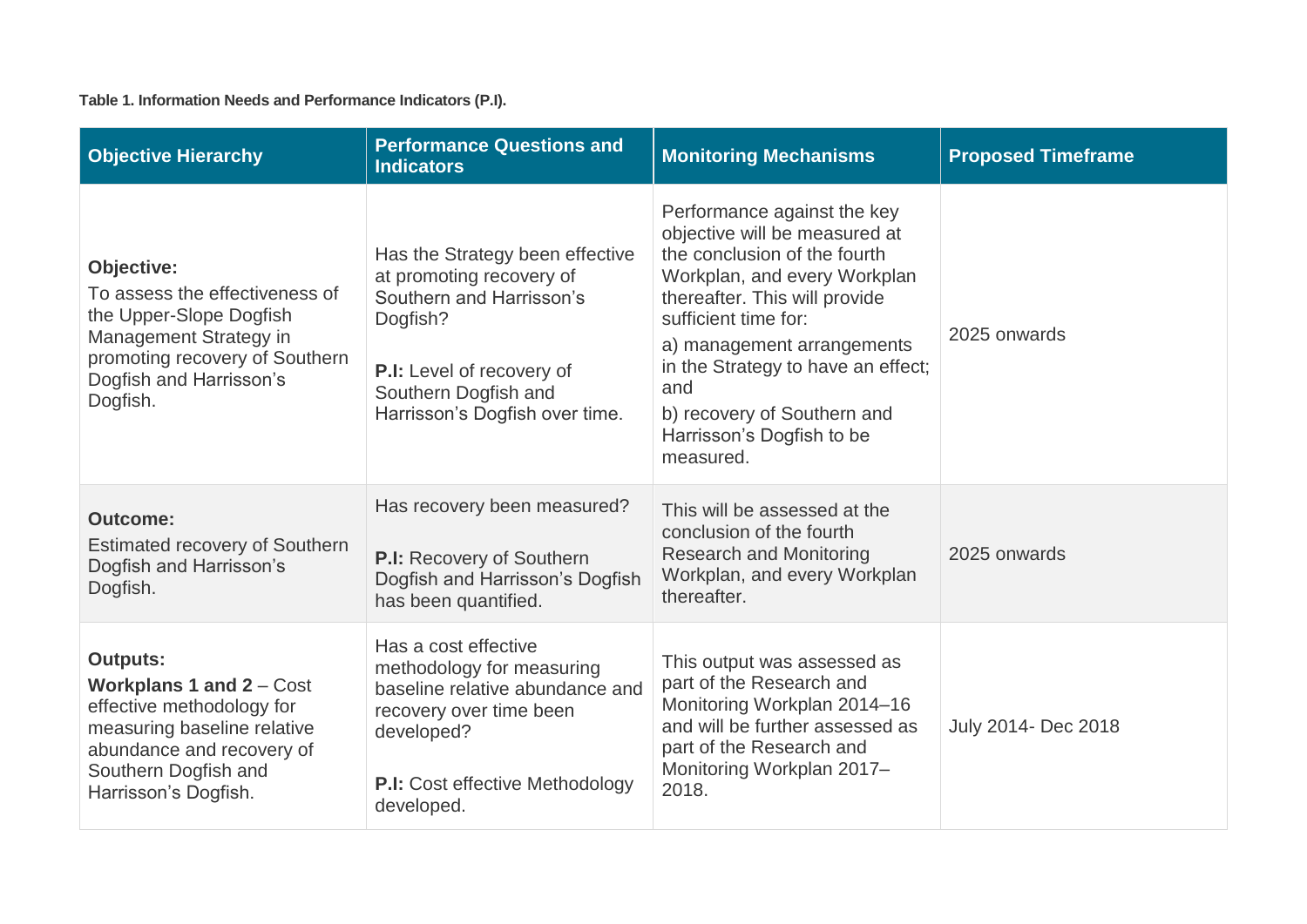| <b>Workplan 3 - Baseline relative</b><br>abundance of Southern and<br>Harrisson's Dogfish                                                                                                                                                                                                                    | Has a baseline relative<br>abundance been determined for<br>Southern and Harrisson's<br>Dogfish?<br><b>P.I:</b> Baseline relative abundance<br>determined. | This output will be assessed as<br>part of the 2019–20 Research<br>and Monitoring Workplan<br>review.                              | Dec 2018-Dec 2019                  |
|--------------------------------------------------------------------------------------------------------------------------------------------------------------------------------------------------------------------------------------------------------------------------------------------------------------|------------------------------------------------------------------------------------------------------------------------------------------------------------|------------------------------------------------------------------------------------------------------------------------------------|------------------------------------|
| Has the recovery of Southern<br>and Harrisson's Dogfish been<br>measured?<br><b>Ongoing Workplans-</b><br><b>Estimates of Southern Dogfish</b><br>P.I:<br>and Harrisson's Dogfish<br>- Estimates of relative<br>recovery.<br>abundance measured over time.<br>- Estimates of recovery<br>measured over time. |                                                                                                                                                            | This output will be assessed as<br>part of the third Research and<br>Monitoring Workplan review,<br>and every Workplan thereafter. | Five yearly Workplans from<br>2020 |
| <b>Activities</b><br>Action items to achieve the<br>outputs above will be described<br>in Workplans.                                                                                                                                                                                                         | Performance indicators will be<br>described in each Workplan.                                                                                              | Periodical review of Research<br>and Monitoring Workplans to<br>assess progress of action items<br>and achieved outputs.           |                                    |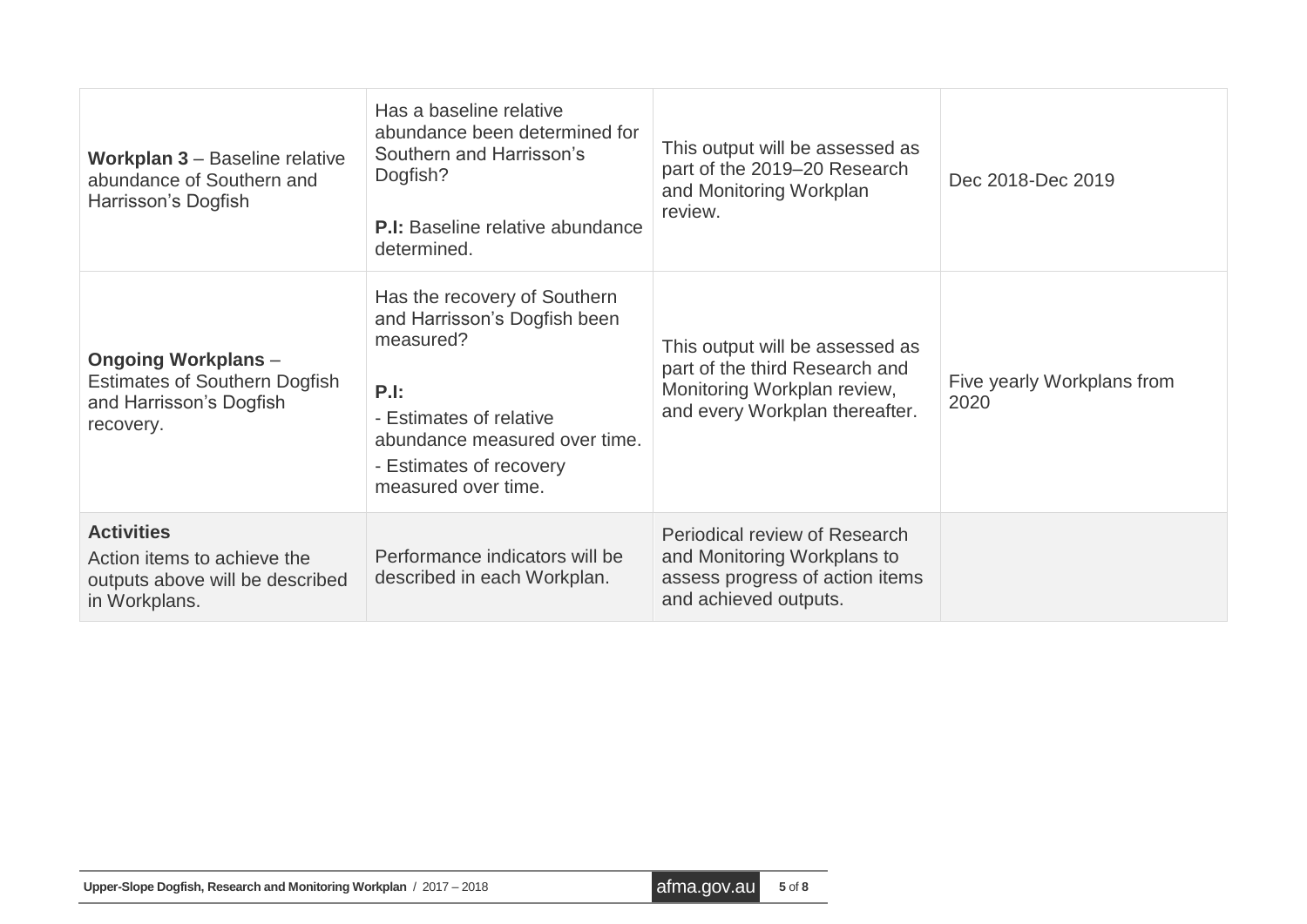## <span id="page-5-0"></span>**Research and Monitoring Workplan Review Process**

The Workplan for the period 2017-2018 (Table 2) outlines the need to complete the analysis of possible methodologies for measuring the baseline relative abundance of Gulper sharks, and recovery over time. Subsequent Workplans will focus on obtaining estimates of baseline relative abundance and recovery using the proposed methodology.

AFMA will review the 2017-2018 workplan by:

- Coordinating a full review at 24 months, or as called upon by SESSFRAG, to:
	- o Ensure that action items have been completed;
	- o Assess the success of outputs against performance indicators; and
	- o Propose additional action items for the subsequent Workplan.

The Workplan review will be presented as a final report to the Southern and Eastern Scalefish and Shark Fishery Resource Assessment Group (SESSFRAG). Outcomes of the 2017–18 Workplan will inform the approach to measuring relative abundance and recovery in future Workplans. The timeframe of future Workplans will depend largely on the outcomes of the design study, and the proposed frequency of assessments.

## <span id="page-5-1"></span>**Upper-Slope Dogfish Management Strategy Review Process**

The outcomes of future Workplans, i.e. estimates of Southern Dogfish and Harrisson's Dogfish recovery, will be used to assess the effectiveness of the management arrangements in the Strategy. AFMA will coordinate a review at the conclusion of the third Workplan, and every Workplan thereafter.

Key questions should include:

- Have the management actions described in the Strategy been effective in promoting recovery of Harrisson's Dogfish and Southern Dogfish populations?
- Do the management actions in the Strategy need to be amended in light of the Workplan review?
- Is any additional research required?

AFMA, in consultation with SESSFRAG and the Upper-Slope Dogfish Research and Monitoring Working Group, will adjust and modify measures under the Strategy as necessary to meet developments in the fishery and understanding of Gulper Shark biology and stock structure.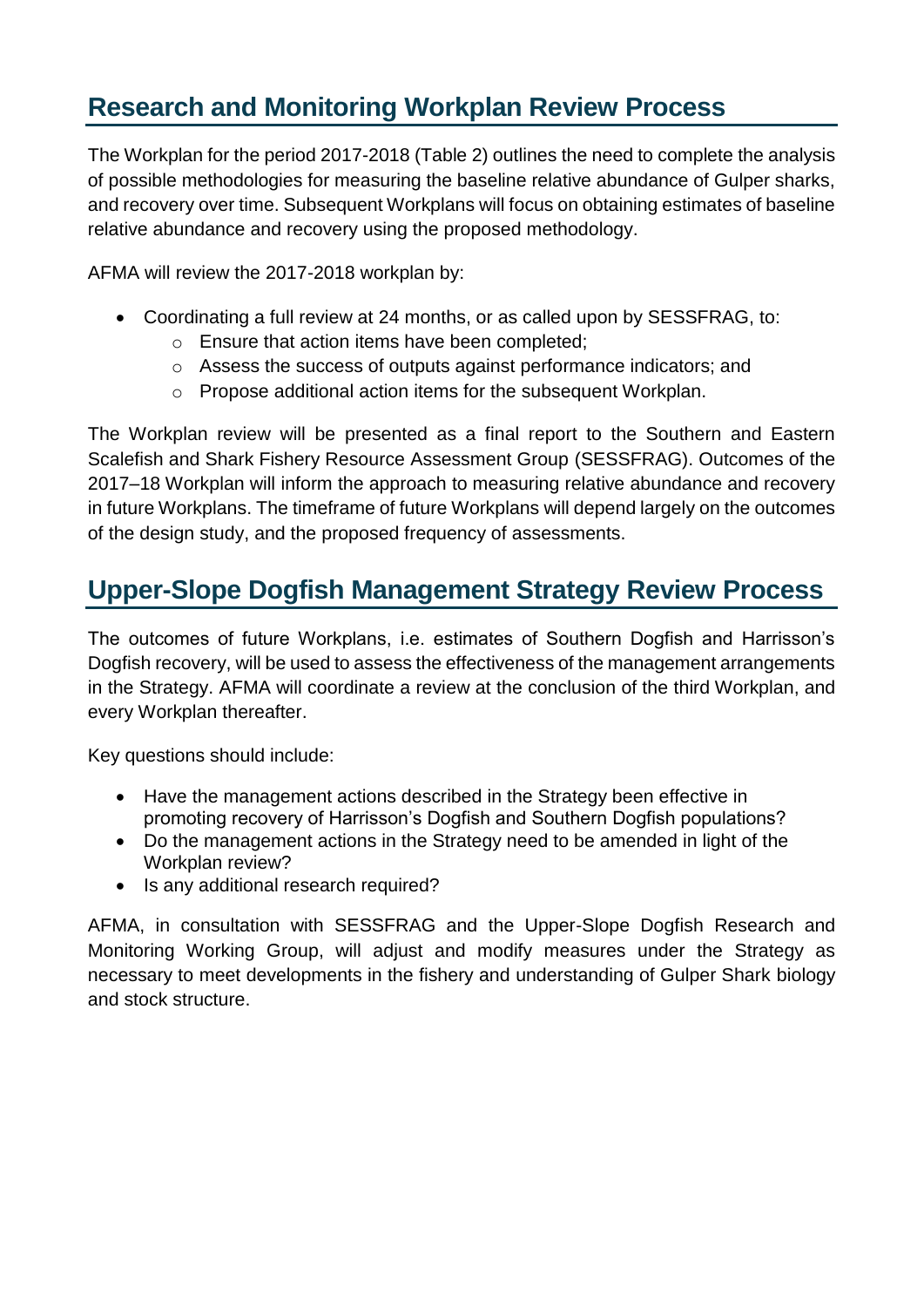#### **Table 2. Research and Monitoring Workplan 2017-2018**

<span id="page-6-0"></span>

|                                                                                                                                                                                                             | <b>Indicators</b>                                                                                 |                                                                                                                                                                                                                                                       |                   |             |                                           |                                                      |
|-------------------------------------------------------------------------------------------------------------------------------------------------------------------------------------------------------------|---------------------------------------------------------------------------------------------------|-------------------------------------------------------------------------------------------------------------------------------------------------------------------------------------------------------------------------------------------------------|-------------------|-------------|-------------------------------------------|------------------------------------------------------|
| <b>Action Item</b>                                                                                                                                                                                          | <b>Output</b>                                                                                     | <b>Performance</b><br><b>Indicators</b>                                                                                                                                                                                                               | <b>Timeframe</b>  | <b>Cost</b> | <b>Milestones</b>                         | <b>Responsible</b><br><b>Party</b>                   |
| 1. Develop a cost effective<br>methodology for measuring<br>baseline relative abundance                                                                                                                     |                                                                                                   | Number of<br>reference sites<br>determined.<br>Abundance<br>indices<br>determined.<br>Cost effective<br>technique for<br>sampling Gulper<br><b>Sharks</b><br>determined.<br>Sampling design<br>for recovery of<br><b>Gulper sharks</b><br>determined. | May 2017          | \$15,180    | Initial payment on<br>signing of contract | AFMA,<br>CSIRO O&A,<br><b>Fishwell</b><br>Consulting |
| and recovery over time,<br>Consider:<br>- the suitability and minimum                                                                                                                                       | Cost effective                                                                                    |                                                                                                                                                                                                                                                       | September<br>2017 | \$42,000    | Workshops                                 | CSIRO O&A,<br>Fishwell<br>Consulting                 |
| be sampled through time to<br>achieve the objectives<br>- appropriate abundance                                                                                                                             | number of reference sites to<br>methodology for<br>measuring<br>baseline relative<br>abundance of |                                                                                                                                                                                                                                                       | May 2018          | \$55,000    | Draft final report                        | CSIRO O&A,<br>Fishwell<br>Consulting                 |
| indices<br>- cost effective and practical<br>techniques for sampling<br>gulper shark populations<br>- the minimum level and<br>frequency of sampling<br>needed to detect changes in<br>population over time | <b>Gulper Sharks,</b><br>and recovery<br>over time.                                               |                                                                                                                                                                                                                                                       | <b>June 2018</b>  | \$3,000     | Final report                              | CSIRO O&A,<br>Fishwell<br>Consulting                 |